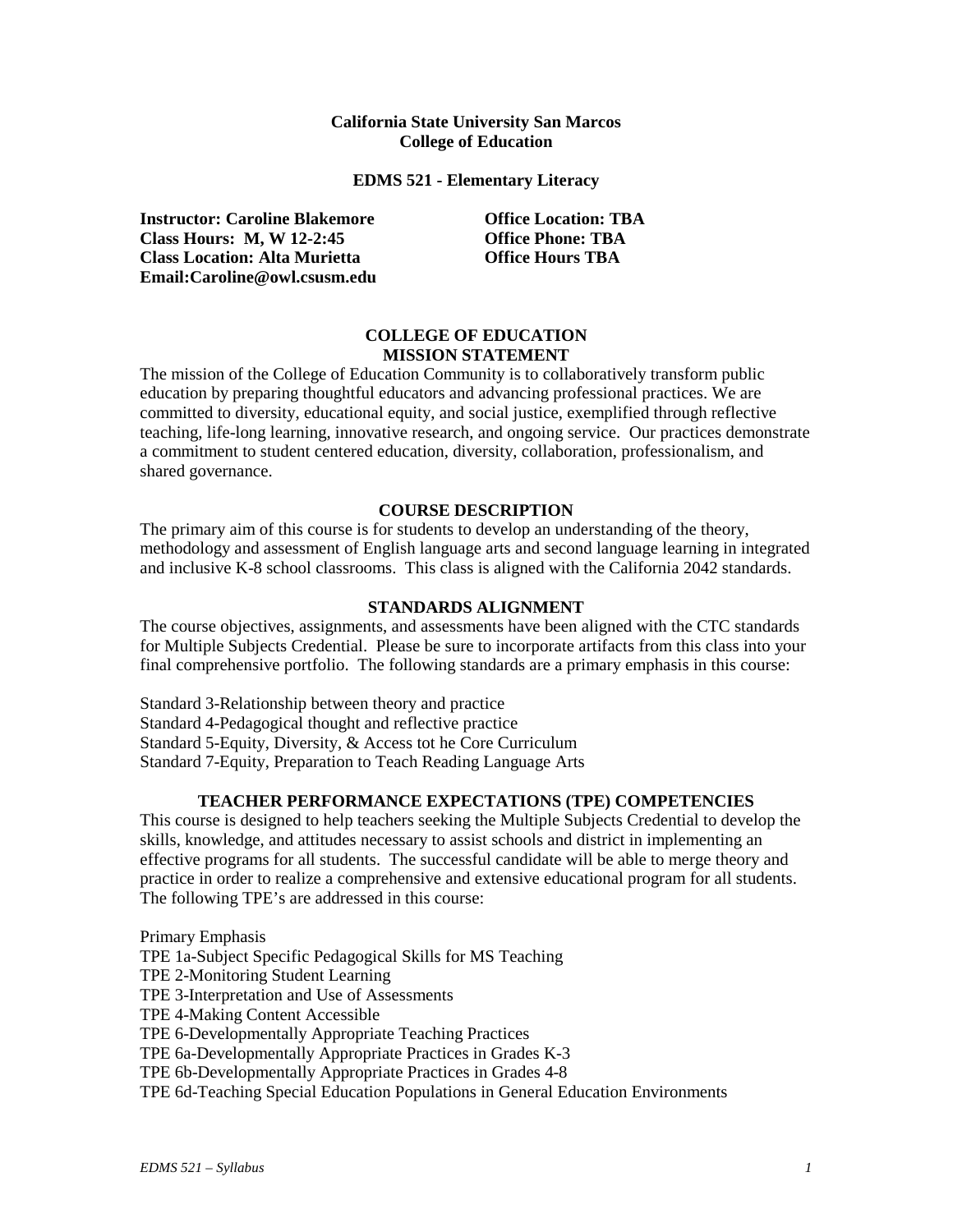Secondary Emphasis: TPE 5-Student Engagement TPE 7-Teaching English Learners TPE 8-Learning About Students TPE 9-Instructional Planning TPE 10-Instructional Time TPE 11-Social Environment TPE 13-Professional Growth TPE 14-Educational Technology

TPE 15-Social Justice and Equity

### **OBJECTIVES**

# **KNOWLEDGE**

Teacher candidates will:

gain an understanding of how a first and second language is acquired.

gain an understanding of the reading process and its relationship to thought, language and learning.

gain an understanding of how people learn to read and write in their first and second language

become familiar with current approaches to the teaching of reading and writing and the theoretical bases of such approaches.

become familiar with current approaches to the teaching of reading and writing in culturally and linguistically diverse elementary school classrooms

become familiar with classroom diagnostic techniques and evaluation procedures. become familiar with current approaches to the teaching of reading and writing to children with special learning needs

# **SKILLS**

Teacher candidates will:

become sensitive observers of children's language using behaviors.

analyze children's reading and writing behavior as a basis for making instructional decisions

translate the results of formal and informal assessment of children's reading and writing behaviors into instructional plans

develop the ability to select appropriate materials and instructional strategies to meet the individual needs of students

learn how to organize the classroom for teaching reading and writing to culturally and linguistically diverse populations.

# **ATTITUDES AND VALUES**

Teacher candidates will:

- develop an appreciation for the natural language abilities children possess for processing and producing print
- develop an appreciation for the need and value of integrating reading and writing into all areas of the curriculum
- affirm the importance of a rich environment for developing an effective language arts program.
- develop a sensitivity to and appreciation for culturally and linguistically diverse learners.
- develop a sensitivity to and appreciation for children with special learning needs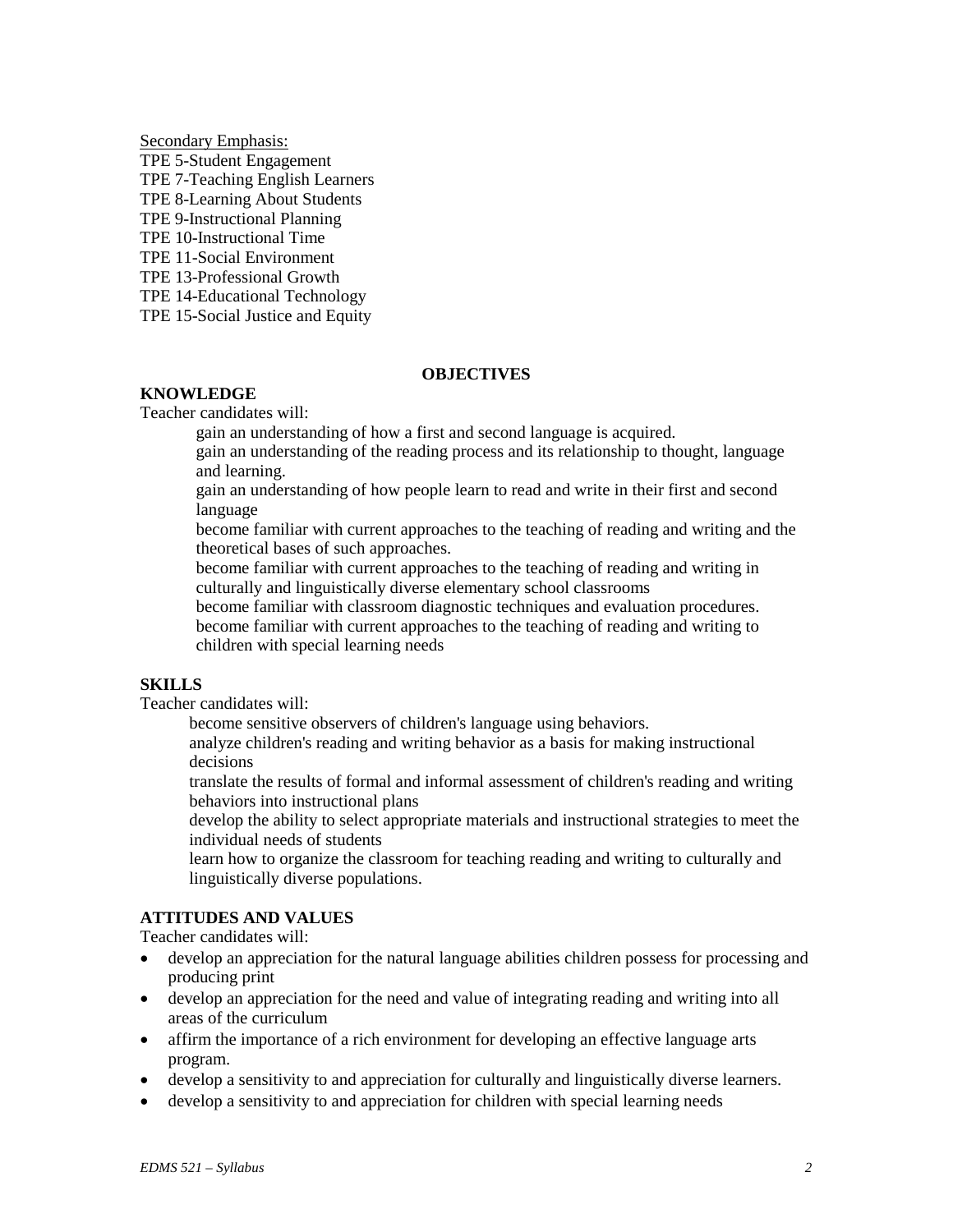- develop an appreciation for the importance of reading and writing for their own personal and professional growth
- develop a respect for each student, his/her abilities and background and the student's right to instruction that meets his or her individual needs.

### **REQUIRED TEXTS:**

Choate, J. (2000). Successful Inclusive Teaching. Allyn and Bacon ( $3<sup>rd</sup>$  edition) Gibbons, P. (1993). Learning to learn in a second language. Portsmouth, NH: Heinemann. Johns, J. (2000). Basic Reading Inventory: Pre-primer through grade twelve & early literacy assessments. Dubuque, Iowa: Kendall-Hunt. *Reading/language Arts Framework for CA Public Schools* CA Dept of Ed

Tompkins, G.E. (2001). *Literacy for the 21st Century: A Balanced Approach, 3rd Edition.* Prentice Hall.

Zarrillo, J. J. (2002). Ready for RICA: A test preparation guide for California's Reading Instruction Competence Assessment. Merrill Prentice Hall.

#### **Course Requirements**

All students are expected to participate in class activities and demonstrate reflective learning. It is important that students are well prepared for course sessions by completing the readings and assignments scheduled before the class meeting. Unless otherwise negotiated with the instructor, all assignments are to be handed in on the due date. **Assignments not handed-in on due date will lose 10% of earned credit per day.** Assignments should be typed and double-spaced .

| $\bullet$ | Attendance and participation               | 20 points |
|-----------|--------------------------------------------|-----------|
|           | • Resource Notebook Sections (10 sections) | 50 points |
| $\bullet$ | Reading Strategy Lesson Plan               | 15 points |

• Interactive Journal 15 points

### **Grading**

- A 96–100
- A- 90–95
- B+ 89-87
- B 86-83
- $B-$  80–82<br>C+ 77-79
- 77-79
- $C = 73-76$ C- 70-73

### **ASSIGNMENTS:**

**Comment Cards/Quickwrites** : It is expected that everyone will understand all the readings and will come to class prepared to discuss them. You will need to comment on the readings at least 10 times during the semester. Five of those times will be assigned and you will choose five. You should also be prepared to occasionally comment in class in the form of a quickwrite. Write at least 3 comments or questions from the readings for that session. **Do not summarize**. Please give thoughtful reactions, responses, and reflections. If the readings are from more than one book, try to comment on more than one book. We will use these as the basis of our discussion at the beginning of some classes. I will collect them at the beginning of each session and they should show that you have done the reading.

**Field Observation form** When you begin observing in your classrooms, take this form (attached to syllabus) and fill it out as you observe various aspects of language arts.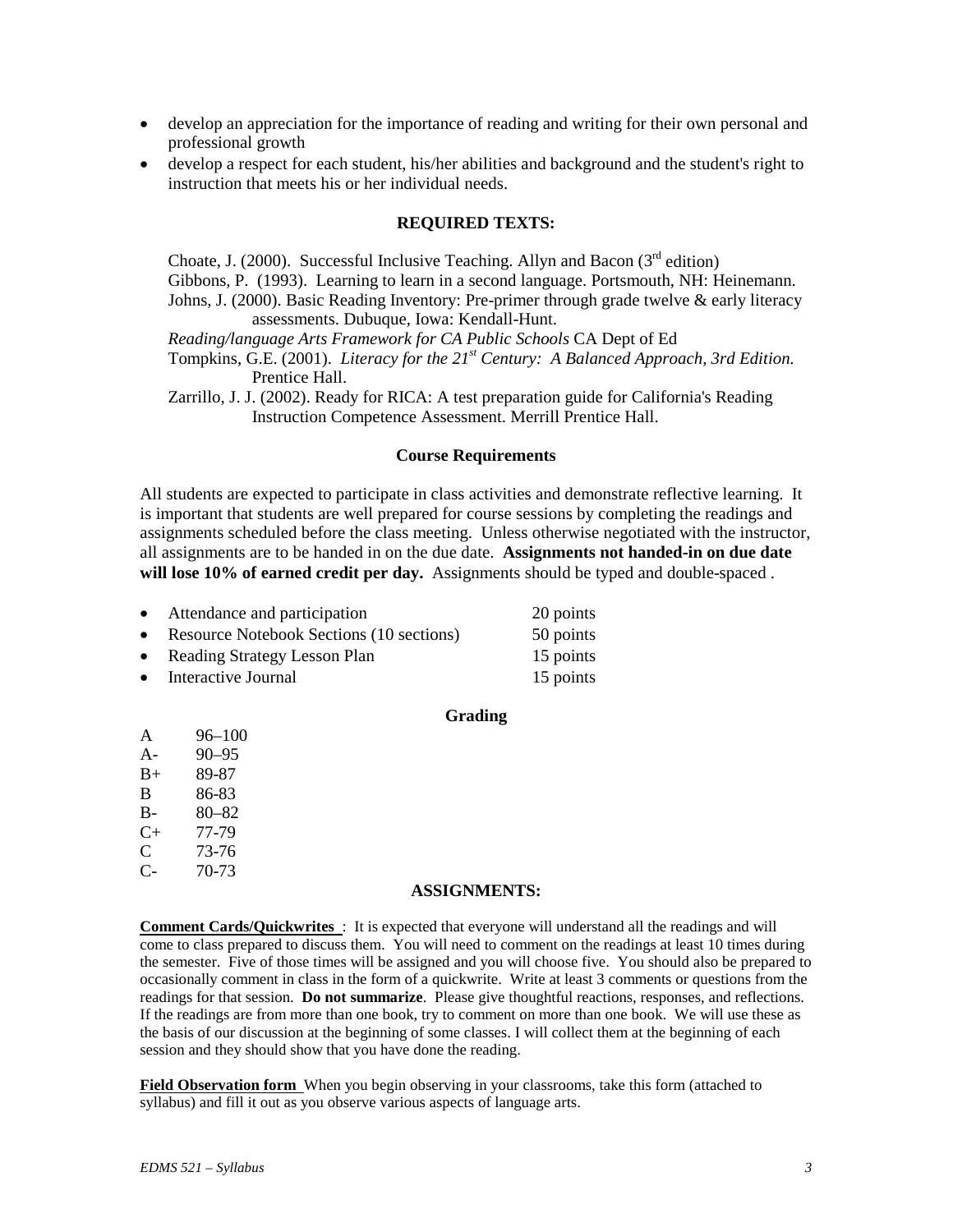**Reading Strategy Lesson Plan (Critical Assessment Task)** You will write and present a reading strategy lesson plan for a small group or whole class activity that takes into account the needs for your students. They can be mini-lessons, direct instruction, inquiry, or any format you choose. This is also an opportunity to try a reading in the content areas lesson. Make your lesson active, interesting, fun and meaningful.

*Keep in mind when writing your lesson*: What is the purpose of your lesson? How does it relate to real reading? What are your learning goals? How are they aligned with the CA Reading/Language Arts standards (check the Reading/Language Arts framework for CA public schools)? How will you present the lesson (instructional strategies, resource materials, time frame)? How will you group students for the lesson? How will you assess your students? What accommodations will you provide for students who need additional help?

*Important*: Your lesson must address the needs of mainstream students, as well as make provisions for second language learners, students presenting difficulty, and accelerated students. How are you going to work with students who are having difficulty? How will you scaffold second language learners' learning during the lesson? How will your lesson provide enrichment for accelerated students? Will you meet with students individually or in a small group while other students work independently?

Bring enough copies for the cohort on the day you demonstrate your lesson.

### **Language Arts Resource Notebook--Part 1 (50 Pts)**

Each of you will develop a Reading/Language Arts Resource Notebook that will be used to inform your teaching. The Resource Notebook has two main objectives. First, is to demonstrate your learning and understanding of the reading and language arts. Second is to start building a resource for your own learning. Be creative and thoughtful in the compilation of the notebook it will be a demonstration that you are ready to teach the language arts to a diverse student population.

The Notebook will be organized around the 13 RICA Content Areas (see the RICA Registration Bulletin, p.39-45) and include additional sections on:

- A personal statement of your philosophy of the teaching reading and writing
	- Special Needs Students

Each section of the notebook should contain the following:

- A RICA analysis sheet including: (a) what this content area(s) is about (Put it in your own words  $-2$  to 4 sentences), (b) 2 ways of assessing this content area (include rationale); and (c) 1 way of teaching it (description and accommodations). Describe the teaching strategy and explain how it supports reading, writing and/or language arts development.
- An lesson observation form (except for section 1)
- A technology-rich assignment that enhances your teaching and student learning
- Lesson plans, articles, and any other resources collected within class or student teaching that would be helpful.

For the first semester you will need to complete the following content areas:

- Section 1 Philosophy of Literacy Learning
- Section 3 Planning, Organizing, and Managing Reading Instruction
- Section 4: Phonemic Awareness
- Section 5: Concepts About Print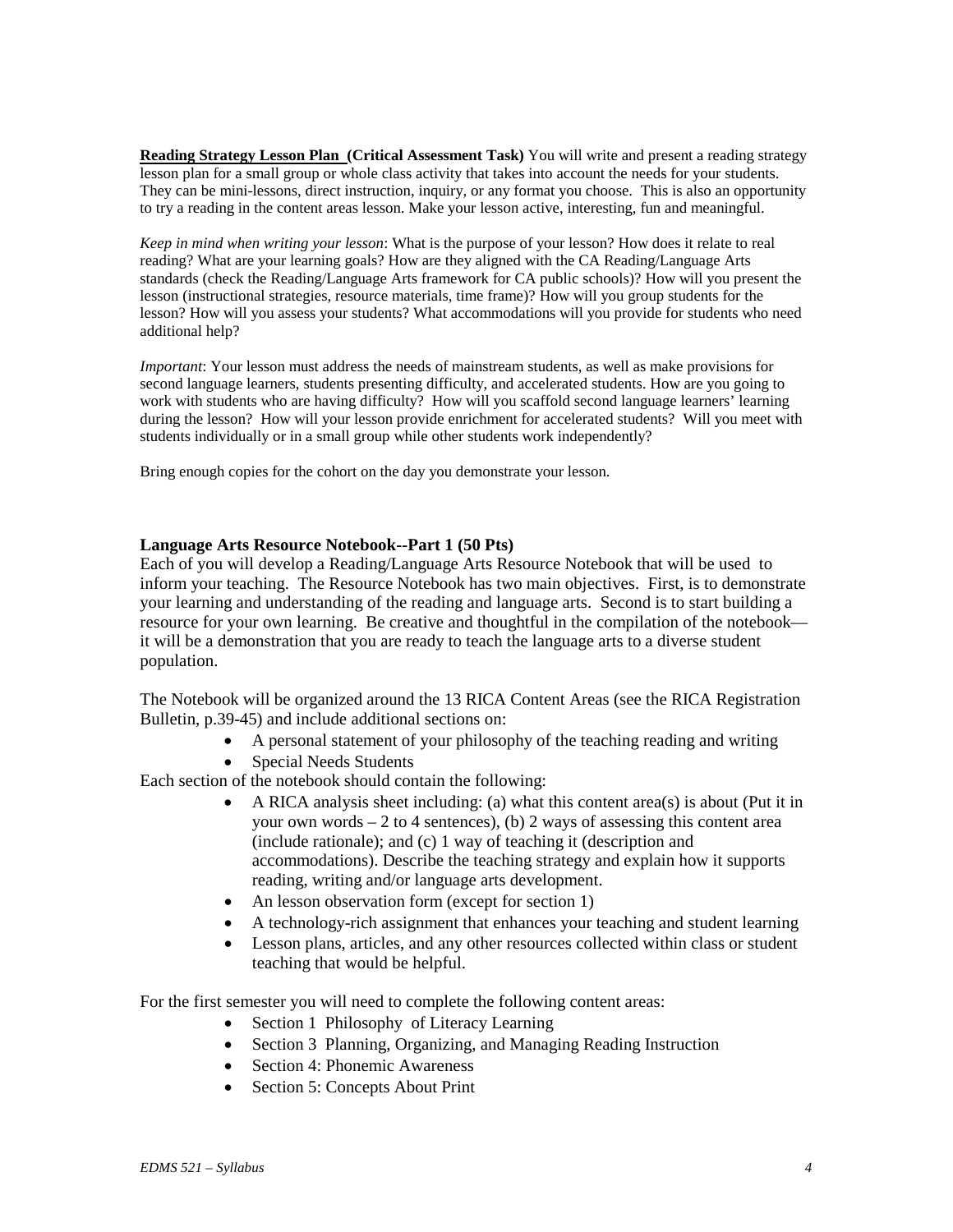- Section 6: Systematic, Explicit Phonics and Other Word Identification Strategies
- Section 7: Spelling Instruction
- Section 8: Reading Comprehension Narrative
- Section 13: Vocabulary Development
- Section 14: Structure of the English Language
- Section 15: Special Needs

You can choose how to organize this information in your notebook. You may include course assignments (lesson plan, case study, mini book unit, classroom observations and interactive email journals), course handouts and materials from your classroom/school site, examples of lesson plans and student work, information from internet sources or professional journals. You may want to include strategies you will use to teach these content areas. You may even include pictures of students learning a specific strategy as well as your reflection on what was happening, why it worked or didn't work and why that was. You may include one (or more) successful activities that you used in the classroom (must be related to language arts instruction).

The resource notebook will contain samples of your learning and understanding, and examples of your work that demonstrate that you are ready to instruct children in reading, writing, listening and speaking. Feel free to use a variety of graphic and written presentations, as best suits your learning style, in order to show your learning and understanding. Use a three-ring binder to organize your materials. Work with a friend so you can exchange ideas.

As you learn about assessment, phonemic awareness, the use of phonics, comprehension strategies and other components crucial to effective literacy instruction, compiling your resource notebook will help you prepare and review the content areas assessed by the RICA test. More importantly, it will serve as a resource for you in the future, and may be used for job interviews to illustrate your knowledge and experiences.

Note: Besides the course readings, Dr. Alice Quiocho's web site can also serve as a resource. The address is: [http://www.csusm.edu/Quiocho.](http://www.csusm.edu/Quiocho) Click on "reading instruction portfolio." See the section on accommodations for ideas on ways to support second language learners. Note: See **[www.ed.gov/free/](http://www.ed.gov/free/)** for free Educational Materials.

# **Reading Strategy Lesson Plan (Critical Assessment Task)**

You will write and present a reading strategy lesson plan for a small group activity that takes into account student needs. They can be mini-lessons, direct instruction, inquiry, or any format you choose. Make your lesson active, interesting, fun and meaningful. Because lesson planning may be unfamiliar to some of you, but is so important to teaching, you will learn how to write a language arts lesson plan in class. Choose a reading standard for your grade level to guide your objectives. Sample lessons include:

- Monitoring Reading
- Comprehension
- Content area reading
- Phonics
- Phonemic Awareness
- Organizing information while you read
- Relating what you are reading to what you already know
- Finding the main idea of a story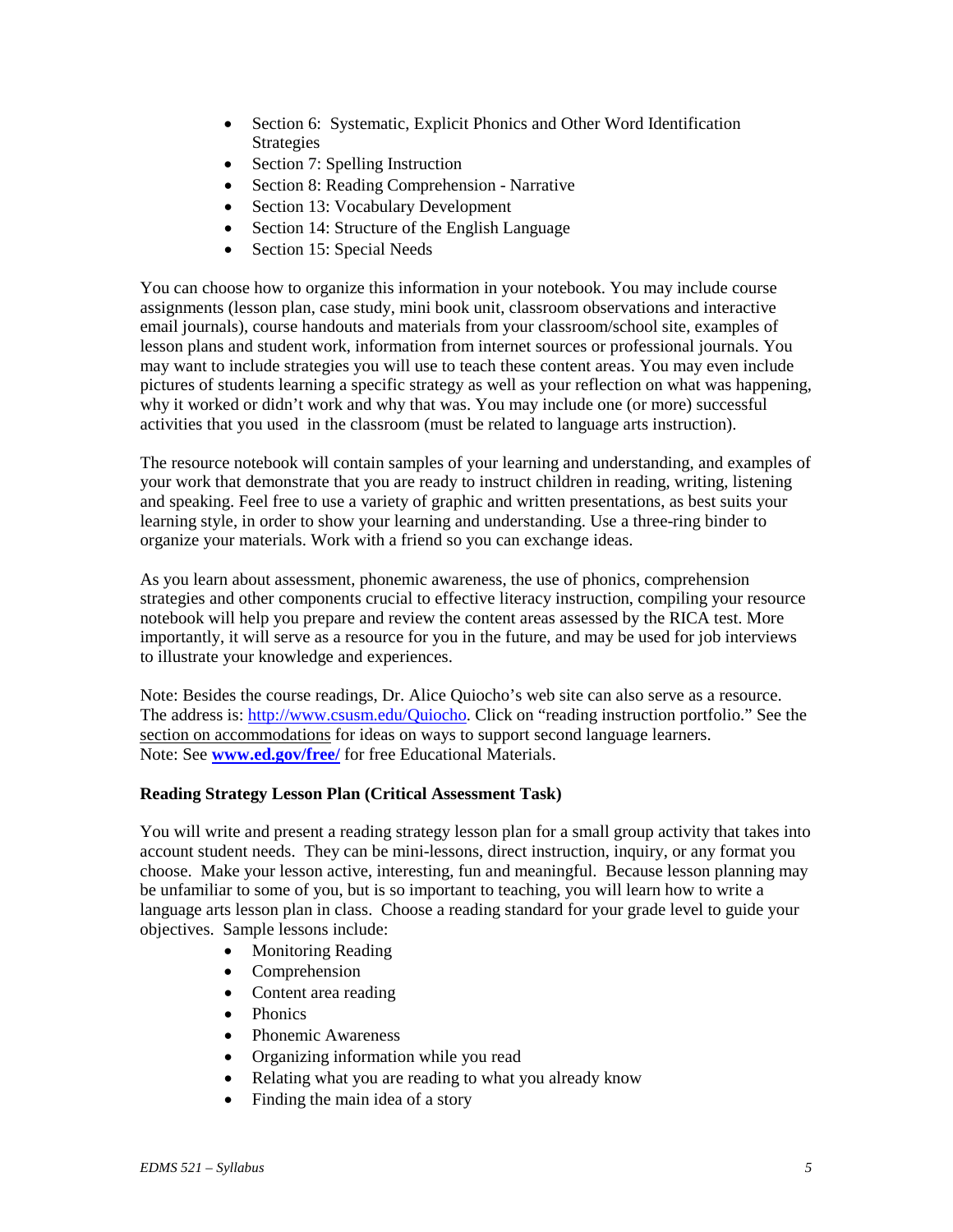- Identifying patterns in a text
- Using graphic organizers for comprehension

*Keep in mind when writing your lesson*: What is the purpose of your lesson? How does it relate to real reading and/or writing? What are your learning goals? How are they aligned with the CA Reading/Language Arts standards (check the Reading/Language Arts framework for CA public schools)? How will you present the lesson (instructional strategies, resource materials, time frame)? How will you group students for the lesson? How will you assess your students? What accommodations will you provide for students who need additional help?

*Important*: Your lesson must address the needs of mainstream students, as well as make provisions for second language learners, students presenting difficulty, and accelerated students. How are you going to work with students who are having difficulty? How will you scaffold for second language learners' learning during the lesson? How will your lesson provide enrichment for accelerated students? Will you meet with students individually or in a small group while other students work independently?

### **Personal Statement of your Philosophy of Teaching Section 1**

It is important before you begin teaching reading/language arts that you define what reading is and address literacy education. Your personal statement of your philosophy of teaching is an opportunity for you to find your own voice as a teacher and to begin to understand what you believe in and to analyze and reflect on how your beliefs and experiences will shape you as a teacher. For this section of the notebook, you can be as creative as you choose. Find a way to express your voice and your ideas. You can use icons, photos, poems, quotes and favorite storylines. Be individualistic and thorough as you explore who you are and what you believe. Here are some questions and ideas to help you get started.

Reflect on your own literacy development like an autobiography. Here are some kinds of questions you may answer as you reflect upon your own literacy development: How did you come to learn to read and write? What are your earliest memories of reading and writing? What books do you remember reading? What kinds of writing and reading did you engage in while learning? Did you have positive or negative experiences with reading and writing? Do you remember reading and/or writing at home before you started school? Who if anyone was important in developing your attitude toward reading and writing? What are your school memories of reading and writing? When and where did you read and write?

Define what literacy is and what it means to be literate in our society. Make sure to support your definition utilizing theory and research from class readings, texts, class activities and notes.

Discuss how your definition of literacy will impact your teaching instruction for now (teaching is a journey and you may change your position throughout your career).

*Favorite Children's Books:* This is meant to be the beginning of a reference list for you. Think back to your favorite children's books and what you remember about them. What books did you love to read? What books do you remember reading over and over again? What books helped you with difficult problems and issues?

### **Attendance Policy**

Due to the dynamic and interactive nature of EDMS 521, all students are expected to attend all classes and participate in all class activities. For every day of absence, students will lose 6 points**.** Attendance will be taken during the first 5 minutes of class. Three tardiness or "early exits" will be the equivalence of an absence. **A passing grade will not be issued for students**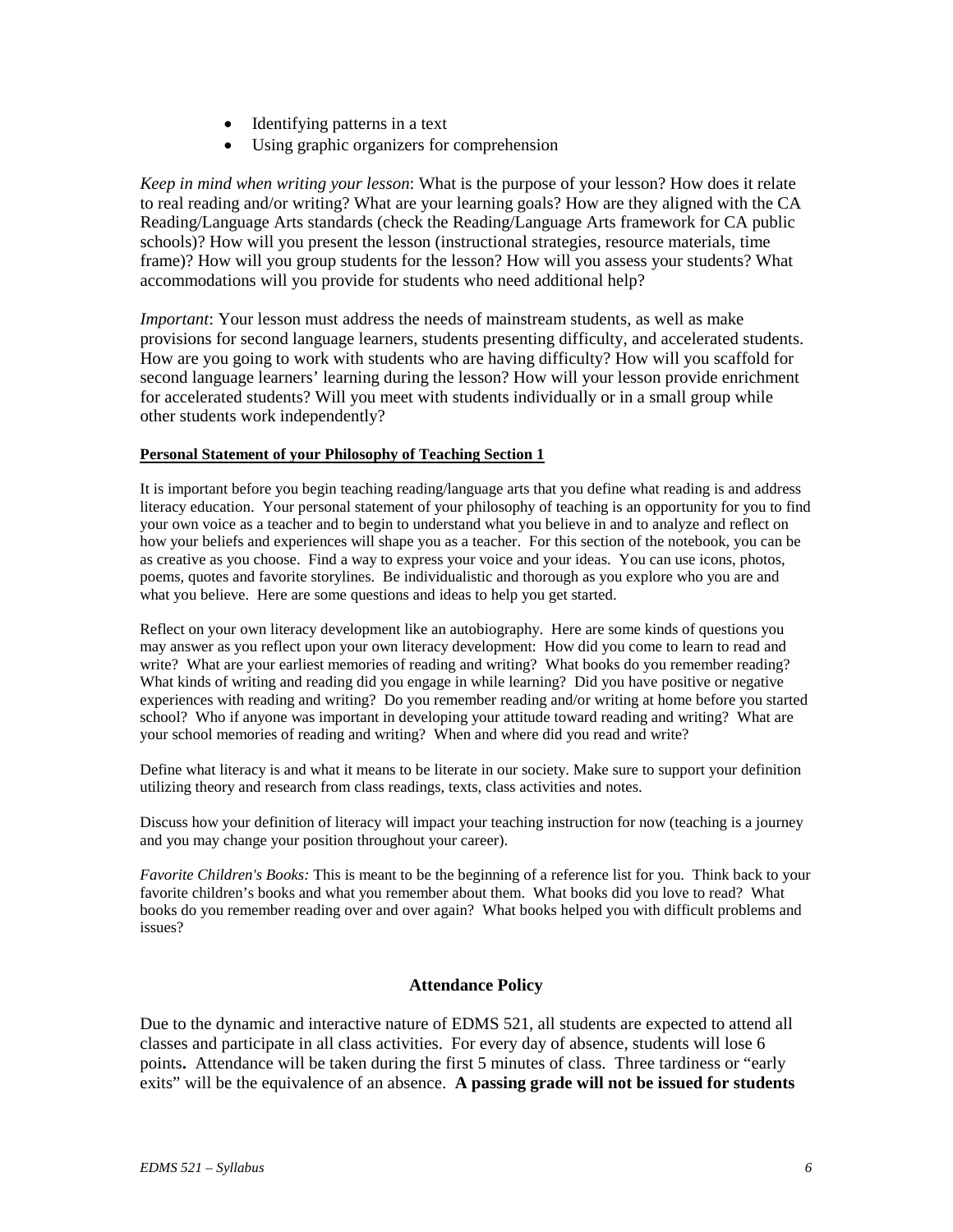**who do not attend 80% or more of the class sessions**. Should the student have extenuating circumstances, s/he should contact the instructor as soon as possible.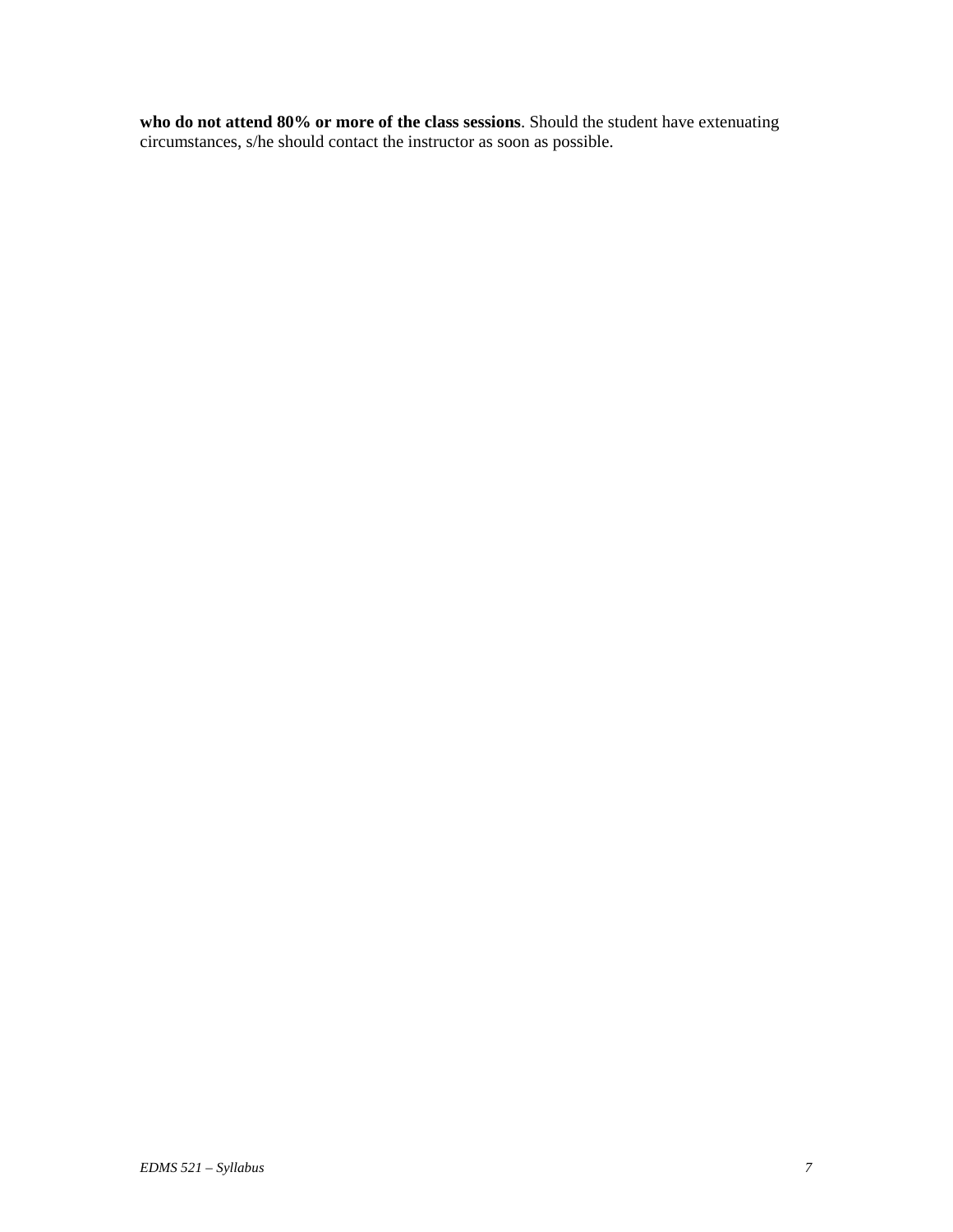# **Course Outline (Timeline Subject to Change pending "Teachable" Moments)**

| <b>Date</b> | <b>Topic</b>                                       | <b>Assignment</b>                                      |
|-------------|----------------------------------------------------|--------------------------------------------------------|
| Session 1   | A Balanced Approach                                | Tompkins Chap 1                                        |
| Session 2   | The Language of School/The Language<br>of Learning | Gibbons Chap $1 & 2$                                   |
| Session 3   | The Processes                                      | Tompkins Chap 2<br>The English Language Arts Standards |
| Session 4   | The Mother Tongue                                  | Gibbons Chap 5 & 6                                     |
| Session 5   | Oral Language Development                          | Tompkins Chap 3<br>Gibbons Chap 3 & 4                  |
| Session 6   | Reading in a Second Language                       | Gibbons Chap 7 & 8                                     |
| Session 7   | The Writing Process                                | Tompkins Chap 4<br>Gibbons Chap 9                      |
| Session 8   | A Whole School Response                            | Gibbons Chap 10<br>The ELD Standards                   |
| Session 9   | The Alphabetic Code                                | Tompkins Chap 5                                        |
| Session 10  | <b>Concepts About Print</b>                        | Johns                                                  |
| Session 11  | <b>Fluent Readers and Writers</b>                  | Tompkins Chap 6                                        |
| Session 12  | <b>Fluent Readers and Writers</b>                  | Tompkins Chap 6                                        |
| Session 13  | <b>Word Meanings</b>                               | Tompkins Chap 7                                        |
| Session 14  | Comprehension                                      | Tompkins Chap 8<br><b>Due: Reading Lesson Plan</b>     |
| Session 15  | <b>Structure of Text</b>                           | Tompkins Chap 9<br><b>Due: Resource Notebook</b>       |
| Session 16  | Closure                                            |                                                        |